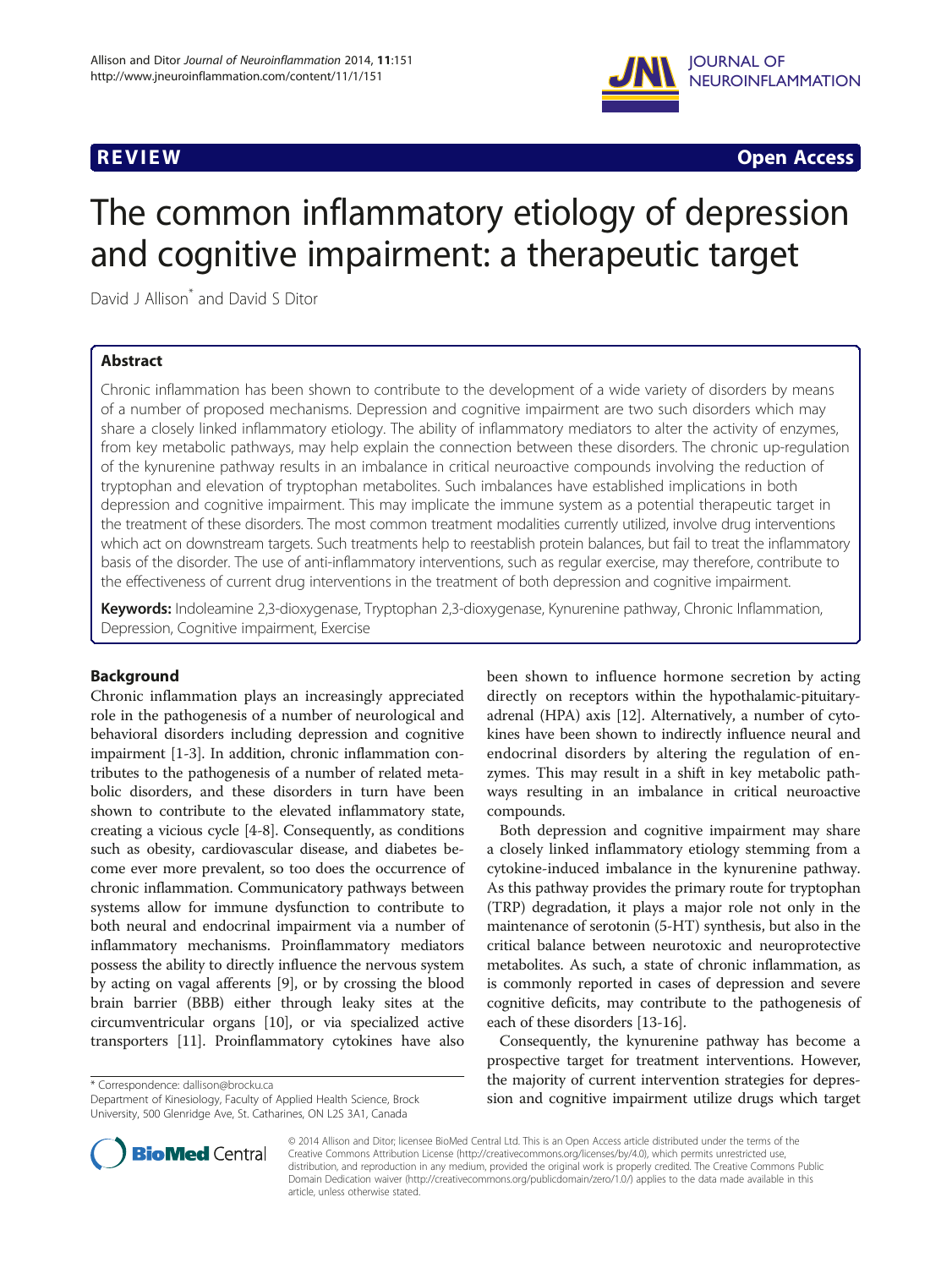downstream enzymes, transporters, and receptors. Although such treatments are valuable, there may also be merit in implementing intervention strategies which target the inflammatory basis of such disorders. Alternative strategies with proven anti-inflammatory benefits, such as regular exercise, may provide a simple and effective long-term strategy in the treatment and prevention of associated disorders by influencing enzyme function and aiding in the reestablishment of critical protein balances.

### The kynurenine pathway

The kynurenine (KYN) pathway involves a cascade of enzymatic steps responsible for the degradation of tryptophan (TRP) into a number of metabolites, known as kynurenines. This pathway is responsible for approximately 95% of whole body TRP metabolism, and is of critical importance concerning the maintenance of several key amino acids with neuromodulatory roles [[17,18](#page-9-0)]. As TRP is the precursor for 5-HT synthesis within the brain, the maintenance of sufficient levels has important implications concerning depression. Additionally, several TRP metabolites such quinolinic acid (QUIN) and kynurenic acid (KYNA) have roles in symptoms of both depression and cognitive impairment, further stressing the importance of a strictly controlled rate of TRP metabolism.

The degradation of TRP is controlled by two ratelimiting enzymes, known as indoleamine 2,3-dioxygenase (IDO), and tryptophan 2,3-dioxygenase (TDO) [\[19,20](#page-9-0)]. Together, under the regulation of cytokines, steroids, and growth factors, these enzymes control the conversion of TRP into the first metabolite of the kynurenine pathway; kynurenine (KYN). This metabolite is then further metabolized along one of two distinct branches of this enzymatic cascade including the kynurenine-kynurenic acid (KYN-KYNA) branch and the kynurenine-nicotinamide adenine dinucleotide (KYN-NAD) branch [\[19](#page-9-0)]. Within the former branch, KYN is further converted to the metabolite kynurenic acid (KYNA) via the enzyme kynurenine aminotransferase (KAT). The latter branch utilizes the enzyme kynurenine 3-monooxygenase (KMO) to convert KYN to the metabolite 3-hydroxykynurenine (3-HK) and further in the cascade, quinolinic acid (QUIN) (see Figure 1).

The kynurenine pathway has both a peripheral and central component, and as they are not completely autonomous, the central component is heavily influenced by that of the peripheral. The rate-limiting enzyme TDO has been shown to be highly expressed within various regions of the brain including the hippocampus and cerebellum [[20](#page-9-0)]. Both IDO and TDO have, however, been shown to be expressed at substantially lower levels within the brain than in the periphery making the concentration



of kynurenines within the brain largely influenced by those transported across the BBB from the periphery [[21](#page-9-0)]. Tryptophan, as well as the peripheral kynurenines, KYN and 3-HK are readily transported across the BBB via specialized transporters. Once in the brain, these TRP metabolites may become further degraded to produce the kynurenines KYNA and QUIN, which do not easily cross the BBB from the periphery (making within brain levels largely dependent on the synthesis from these kynurenine precursors) [[22](#page-9-0)]. KYNA and QUIN are synthesized along distinct pathways within the brain due to their reliance on their respective KAT and KMO enzymes. Astrocytes possess KAT while lacking KMO thereby allowing them to participate only in the conversion of KYN to KYNA. Alternatively, microglia possess the enzyme KMO, allowing them to convert KYN to 3-HK which is later converted to QUIN via a spontaneous reaction further downstream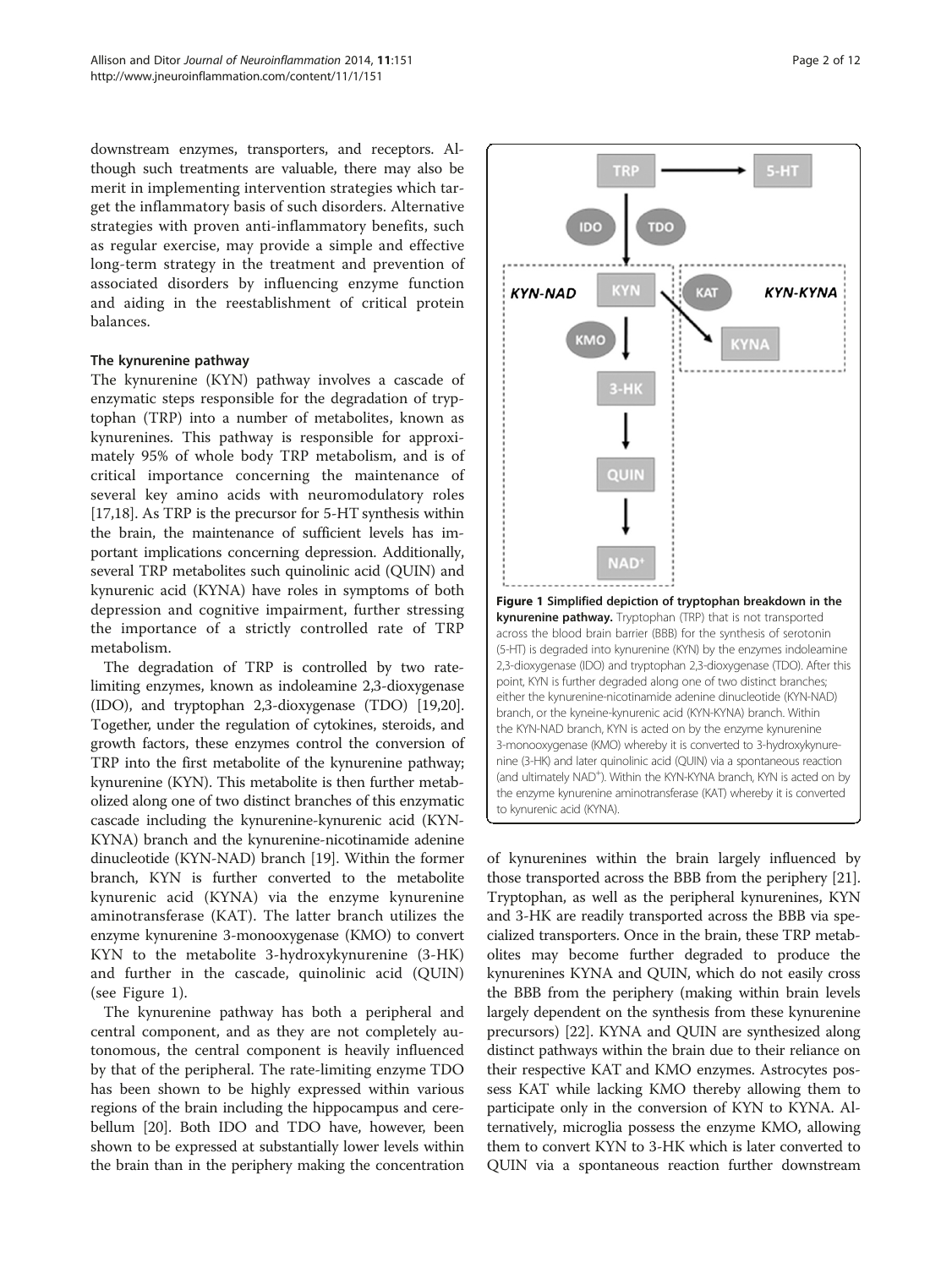(see Figure 2) [[23](#page-9-0)]. An appropriate balance between these two branches of the kynurenine pathway is therefore critical in the maintenance of appropriate QUIN and KYNA levels within the brain.

Under healthy conditions, the peripheral component of the kynurenine pathway is well regulated, resulting in a healthy balance between peripheral concentrations of TRP and its kynurenine metabolites. As such, appropriate levels of TRP and its BBB transportable metabolites, KYN and 3-HK, are available for transportation into the brain. This allows for the synthesis of adequate levels of the neurotransmitter 5-HT, and the neuroactive kynurenines KYNA, 3-HK, and QUIN, within the brain.

### The kynurenine pathway and chronic inflammation

During a typical immune challenge, the body responds with an acute elevation in peripheral proinflammatory cytokines. Certain cytokines, such as IFN-γ, up-regulate IDO activity thereby causing an elevation in TRP degradation and an increased production of kynurenines [[24,25\]](#page-9-0). As various parasites, viruses, and bacteria rely on TRP to grow and spread throughout the body, this acute response is a crucial adaptive mechanism meant to reduce TRP availability and thereby limit the spread of the pathogen [\[24\]](#page-9-0). During a healthy immune response, the elevation of proinflammatory cytokines is followed by an elevation in anti-inflammatory cytokines, acting to restore a balance in inflammatory mediators.

However, under a state of chronic inflammation, proinflammatory cytokines are maintained at a perpetually elevated state. This results in the chronic up-regulation of IDO leading to a potential lasting shift in the kynurenine pathway. This shift may lead to dramatic reductions in peripheral TRP availability as well as a surplus of peripheral kynurenines [[2\]](#page-9-0). Elevated concentrations of kynurenines such as KYN, 3-HK, and QUIN have been shown to suppress T-cell proliferation and inhibit the production of TH1 cytokines [[26,27](#page-9-0)]. Such an effect may partly explain the impact that TRP metabolism has on immunity under pathological conditions. A reduction in peripheral TRP concentrations may also result in a TRP deficit within the brain, thereby leading to reduced levels of 5-HT synthesis. In addition, TRP metabolites within the brain may become elevated via several mechanisms. First, the surplus of peripheral kynurenines may result in elevated levels of KYN and 3-HK within the brain due to their ability to cross the BBB. Second, during an inflammatory response, macrophages, which house key enzymes, have the ability to infiltrate the brain and thereby participate in the production of kynurenines. Lastly, as cytokines are able to cross the BBB they are able to up-regulate corresponding enzymes within astrocytes, microglia and invading macrophages resulting in an even further up-



dependent on those from the periphery. TRP from the periphery competes with other large neutral amino acids (LNAA) for passage across the blood brain barrier (BBB) to be used in the synthesis of serotonin (5-HT). Kynurenine (KYN) and 3-hydroxykynurenine (3-HK) are also capable of crossing the BBB whereby they participate in the production of kynurenic acid (KYNA) and quinolinic acid (QUIN) which do not easily cross it.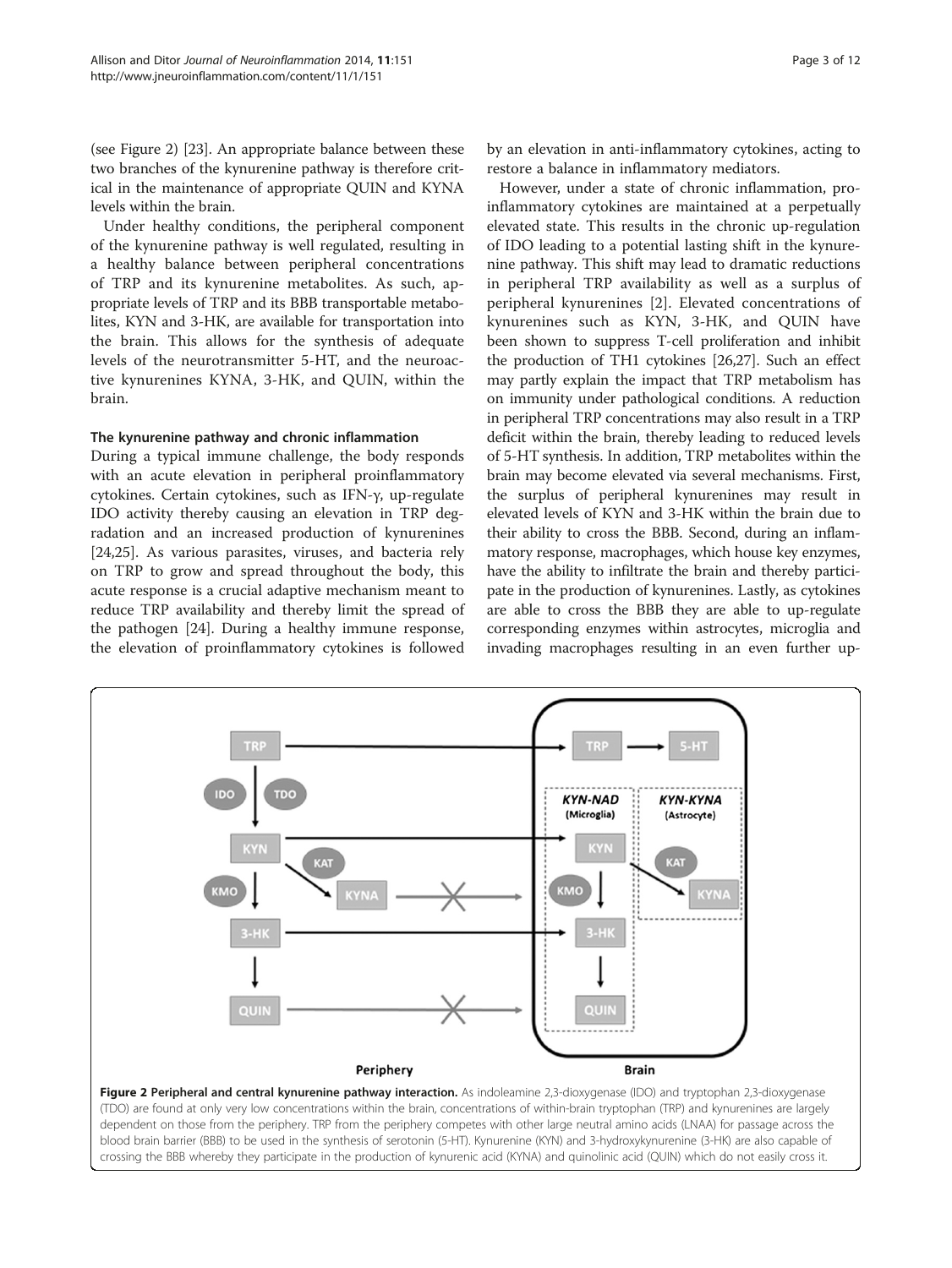regulated production of kynurenines [[28](#page-9-0)]. Together, these inflammatory-based mechanisms may result in a 5-HT deficit and surplus of kynurenines within the brain, which have important implications in symptoms of both depression and cognitive impairment (see Figure 3).

# Depression

An elevated inflammatory status may influence depressive symptoms via several potential mechanisms related to neuroactive compounds of the kynurenine pathway. First, proinflammatory cytokines such as IFN-γ, IFN-α, IL-1β and TNF-α have each been shown to directly upregulate serotonin transporter (SERT) proteins within the brain, leading an increased reuptake of 5-HT and a corresponding reduction in extracellular concentrations [[29,30\]](#page-9-0). Second, proinflammatory mediators may influence depressive symptoms by means of several indirect mechanisms associated with alterations in the activity of enzymes of the kynurenine pathway (see Figure [4](#page-4-0)).

The up-regulation of IDO and TDO and the resulting increased rate of TRP degradation may result in a TRP deficit within the periphery. This may lead to an insufficient level of TRP transportation across the BBB and ultimately contribute to a 5-HT deficit within the brain. The importance of maintaining appropriate peripheral levels of TRP have been evidenced by a number of studies in which reductions of 5-HT synthesis and relapses in depressive symptoms have been demonstrated following the transient reduction of TRP levels by means of

dietary restriction [[31-35](#page-9-0)]. In order to be utilized in the synthesis of 5-HT, peripheral tryptophan must compete with other large neutral amino acids (LNAA) to cross the blood brain barrier via a common transport mechanism. As an over-activation of IDO and TDO induces a selective decline in peripheral tryptophan levels, a reduction in the peripheral TRP/LNAA ratio results, thereby

reducing TRP availability for the synthesis of 5-HT [[19\]](#page-9-0). Therefore, under conditions of chronically elevated levels of proinflammatory cytokines the resulting alterations in enzyme activity and peripheral tryptophan levels may contribute to a 5-HT deficit within the brain (see Figure [4](#page-4-0)).

The up-regulation of IDO and TDO also results in an elevated peripheral concentration of 3-HK and QUIN. Peripheral 3-HK is able to cross the BBB and induce oxidative damage via the production of reactive oxygen species (ROS) following an interaction with the enzyme xanthine oxidase [\[36](#page-9-0)]. Additionally, 3-HK may be further metabolized within microglia along the KYN-NAD branch of the kynurenine pathway to produce QUIN within the brain. QUIN is a potent agonist of a glutamatergic receptor known as the N-methyl-D-aspartate (NMDA) receptor. These receptors are heavily concentrated on the hippocampus and play an important role in synaptic plasticity. When at elevated concentrations, QUIN is capable of inducing excitotoxicity by causing an over-activation of NMDA receptors leading to an increased influx of calcium ions and corresponding neuronal damage [[37](#page-9-0)]. This can



Figure 3 Influence of chronic inflammation on the kynurenine pathway. Certain proinflammatory cytokines possess the ability to up-regulate enzymes of the kynurenine pathway, thereby increasing the rate of tryptophan (TRP) degradation and production of kynurenines in the periphery. This may result in reduced concentrations of peripheral TRP and elevated peripheral levels of kynurenines. The reduced levels of peripheral TRP may then result in insufficient levels within the brain and a corresponding serotonin (5-HT) deficit. Proinflammatory cytokines also up-regulate enzymes in the brain, housed within astrocytes, microglia, and infiltrating macrophages, which utilize the elevated kynurenine concentrations for the production of further metabolites such as quinolinic acid (QUIN) and kynurenic acid (KYNA).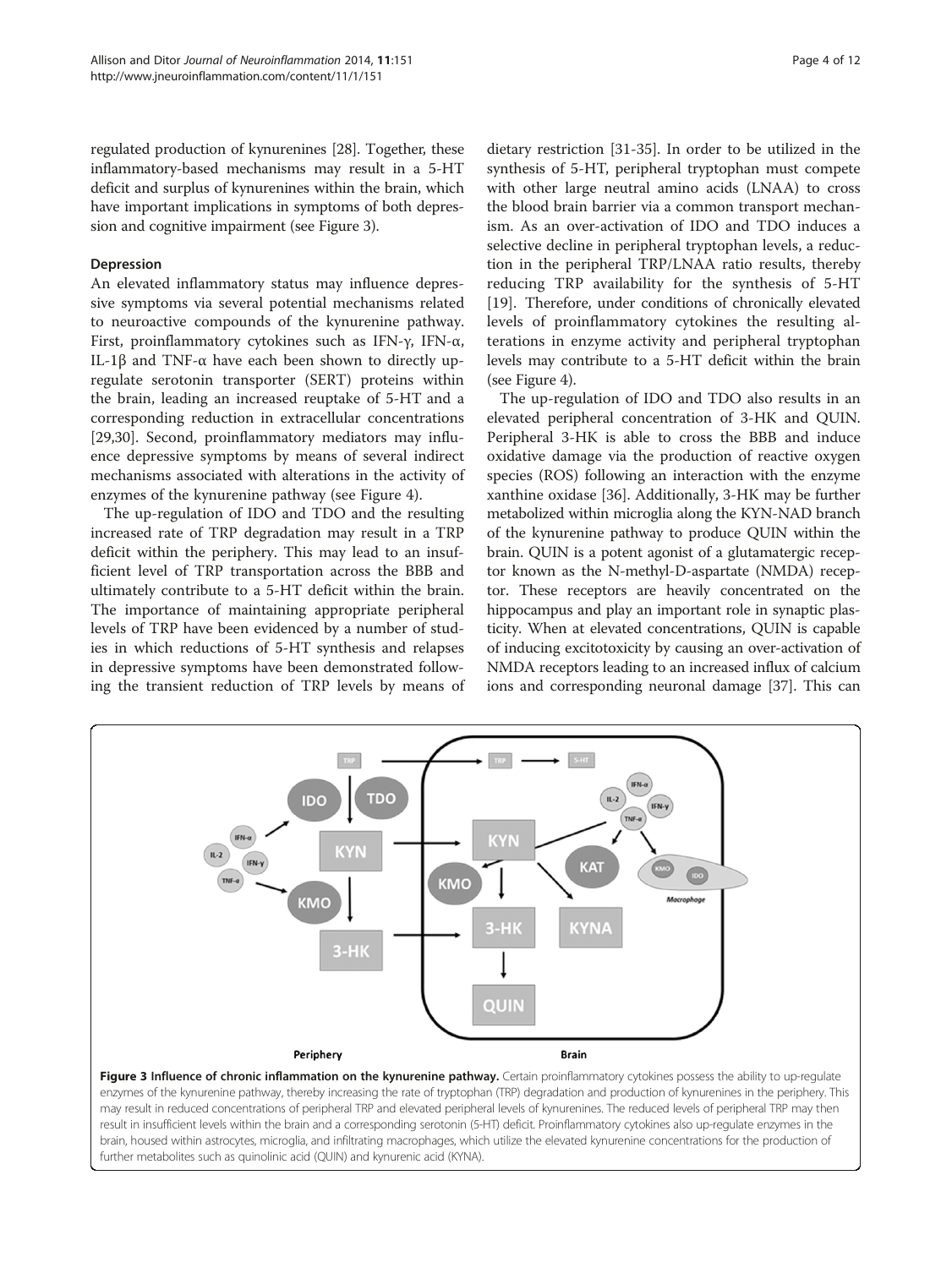<span id="page-4-0"></span>

also lead to the production of additional free radicals and further contribute to the oxidative stress brought on by 3-HK (see Figure 4). In this way, both 3-HK and QUIN may contribute to neurodegeneration associated with depression.

The ability of elevated QUIN concentrations to cause an over-activation of NMDA receptors may also contribute to the hippocampal atrophy and HPA axis overactivity commonly reported in individuals with major depression [\[38](#page-9-0)-[42\]](#page-9-0). The hippocampus plays an integral role in the attenuation of the HPA axis via a glucocorticoid-induced negative feedback loop. When glucocorticoids, such as cortisol, are released by the adrenal glands they act on corresponding receptors of the hippocampus, resulting in an inhibitory cascade within the HPA axis. Specifically, the activation of glucocorticoid receptors in the hippocampus results in a blunted release of corticotropin releasing hormone (CRH) from the hypothalamus, which inhibits the release of adrenocorticotropic hormone (ACTH) from the pituitary, ultimately reducing glucocorticoid release from the adrenal gland. However, overstimulation of NMDA receptors may result in hippocampal atrophy and a corresponding loss of glucocorticoid receptors. This may result in the loss of negative feedback and HPA axis over-activity (see Figure 4). An elevation in QUIN levels within the brain, as well as elevations in systemic cortisol levels, may therefore contribute to these aspects of depression. Elevated levels of both QUIN and cortisol have been demonstrated in individuals with depression [\[43,44](#page-9-0)].

In addition to these proposed mechanisms, several pre-clinical and clinical lines of evidence support the relationship between proinflammatory cytokines and depression. Individuals diagnosed with major depression have been consistently reported to demonstrate elevated levels of proinflammatory cytokines [\[13-15\]](#page-9-0). Evidence that such elevations contribute to depression via an IDOrelated mechanism has also been demonstrated following cytokine therapy, utilized during human cancer trials. The acute administration of the pro-inflammatory cytokines, IL-2 and IFN-α, was shown to induce an increase in IDO activity and a corresponding reduction in both the peripheral TRP/LNAA ratio and absolute TRP concentrations [[45](#page-9-0)]. Such changes in enzyme regulation and protein balances have been shown to result in the development of major depressive disorders in 15 to 40% of patients undergoing cytokine therapy with IFN- $\alpha$  [[46](#page-10-0)]. As such, a state of chronic inflammation associated with an elevation in inflammatory mediators may contribute to symptoms of depression by means of various mechanisms associated with imbalances in the kynurenine pathway.

## Cognitive impairment

Cognitive impairment has been commonly demonstrated in depressed individuals and the severity of deficits has been shown to correlate with the number of depressive episodes experienced [[47\]](#page-10-0). The relationship between depression and cognitive impairment is not fully understood; however, they may share a closely linked inflammatory etiology. The influence of chronic inflammation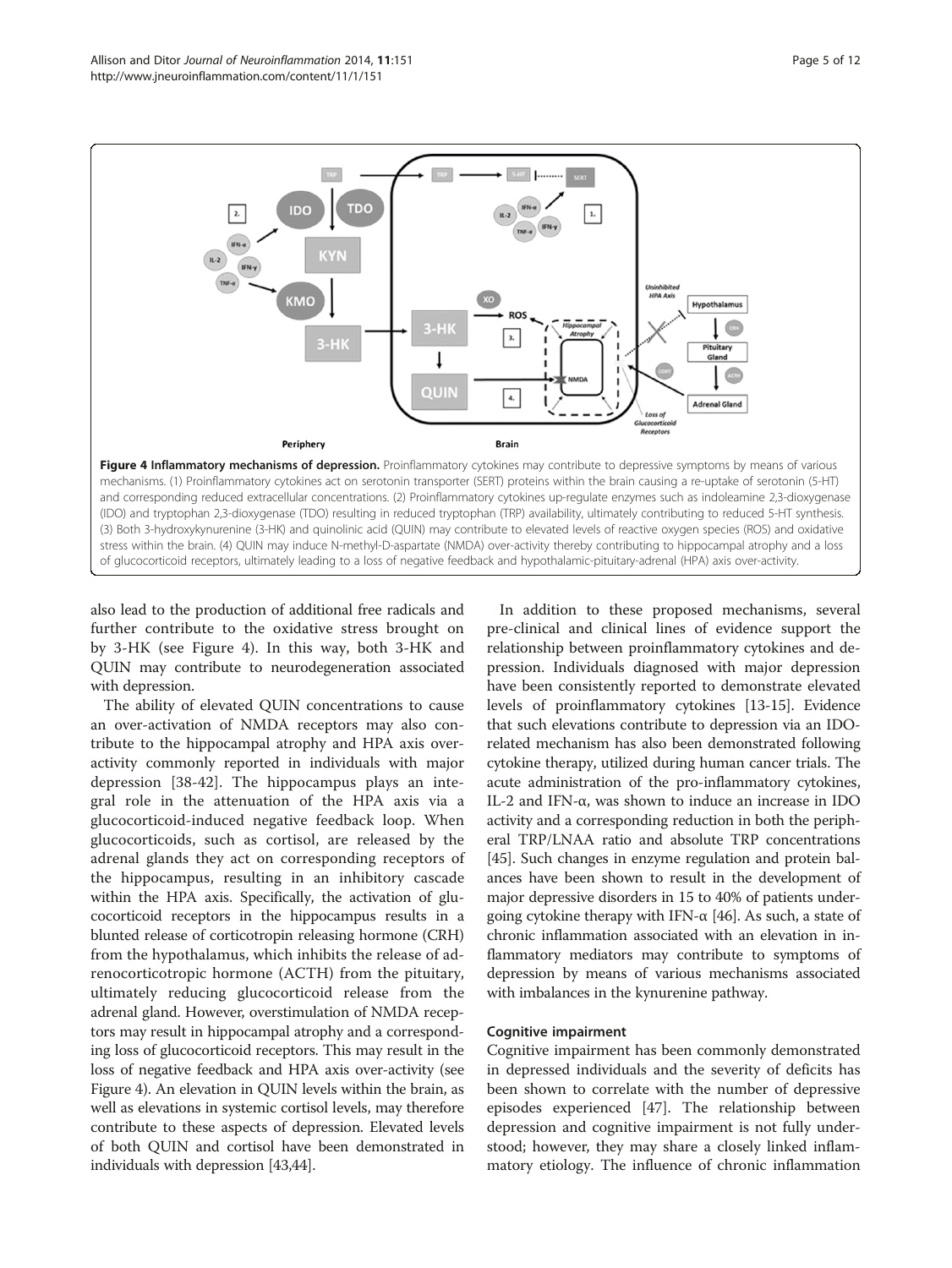on hippocampal volume and HPA axis dysregulation may play an important role in the severity of each of these disorders. Hippocampal volume loss in the form of reduced grey matter density has been demonstrated in depressed individuals and has been shown to correlate with reduced scores in verbal recognition memory [\[48](#page-10-0)]. As previously discussed, there is evidence to support a role for chronic inflammation in the reduction in hippocampal volume involving heightened levels of metabolites and steroid hormones such QUIN and glucocorticoids. The potential apoptosis and/or inhibition of neurogenesis caused by over-activation of the hippocampus would be expected to result in cognitive deficits, due to the integral role the hippocampus plays in learning and memory. It may also lead to a vicious cycle whereby the loss of hippocampal-mediated inhibition of the HPA axis results in excess glucocorticoid production, ultimately further contributing to the extent of hippocampal atrophy (see Figure 5).

In addition to the potential structural damage, the shift in the kynurenine pathway brought on by chronic inflammation, may also contribute to cognitive deficits via reductions in neurotransmitter release. Elevated concentrations of KYN within the brain result in its metabolism along one of the two distinct branches of the kynurenine pathway. The KYN-NAD branch results in the production of 3-HK and QUIN, which has implications in the production of ROS and excitotoxicity (as previously NAD branch, KMO, has been shown to be far less active in the brain in comparison to the periphery and, as such, becomes rapidly saturated by elevated levels of KYN [\[49](#page-10-0)]. This may result in a shift in the kynurenine pathway towards the KYN-KYNA branch and an increased production of KYNA by the more active KAT enzyme (see Figure 5).

KYNA acts as an antagonist of the alpha-7-nicotinic acetylcholine receptor (α7nAChR) and to a lesser extent, the glycine co-agonist site of the NMDA receptor [\[50](#page-10-0)]. Each of these receptors can be found in the hippocampus and are known to play important roles in synaptic plasticity, associated with learning and memory [\[51](#page-10-0)]. The inhibition of α7nACh receptors by KYNA has been shown to result in the reduced release of neurotransmitters such as glutamate, acetylcholine, and dopamine; each of which plays critical roles in cognitive processes (see Figure 5) [\[52-54\]](#page-10-0). Additionally, the reduction of KYNA has been demonstrated to enhance extracellular glutamate and corresponding cognitive behavior [\[51](#page-10-0)].

This relationship has been demonstrated using animal models whereby elevations of KYNA within the brain have been shown to induce cognitive deficits in contextual learning and memory. Whether induced indirectly, via intraperitoneal administration of kynurenine, or via direct intracerebroventricular KYNA infusion, corresponding elevations in KYNA levels within the brain have been



glucocorticoids and quinolinic acid (QUIN) may contribute to cognitive impairment. Additionally, elevated concentrations of kynurenine (KYN) that is preferentially metabolized along the kynurenine-kynurenic acid (KYN-KYNA) branch of the kynurenine pathway results in elevations of kynurenic acid (KYNA). As KYNA acts as an antagonist for both the alpha-7-nicotinic acetylcholine (α7nACh) and N-methyl-D-aspartate (NMDA) receptors it may contribute to cognitive deficits by reducing neurotransmitters such as glutamate, acetylcholine, and dopamine.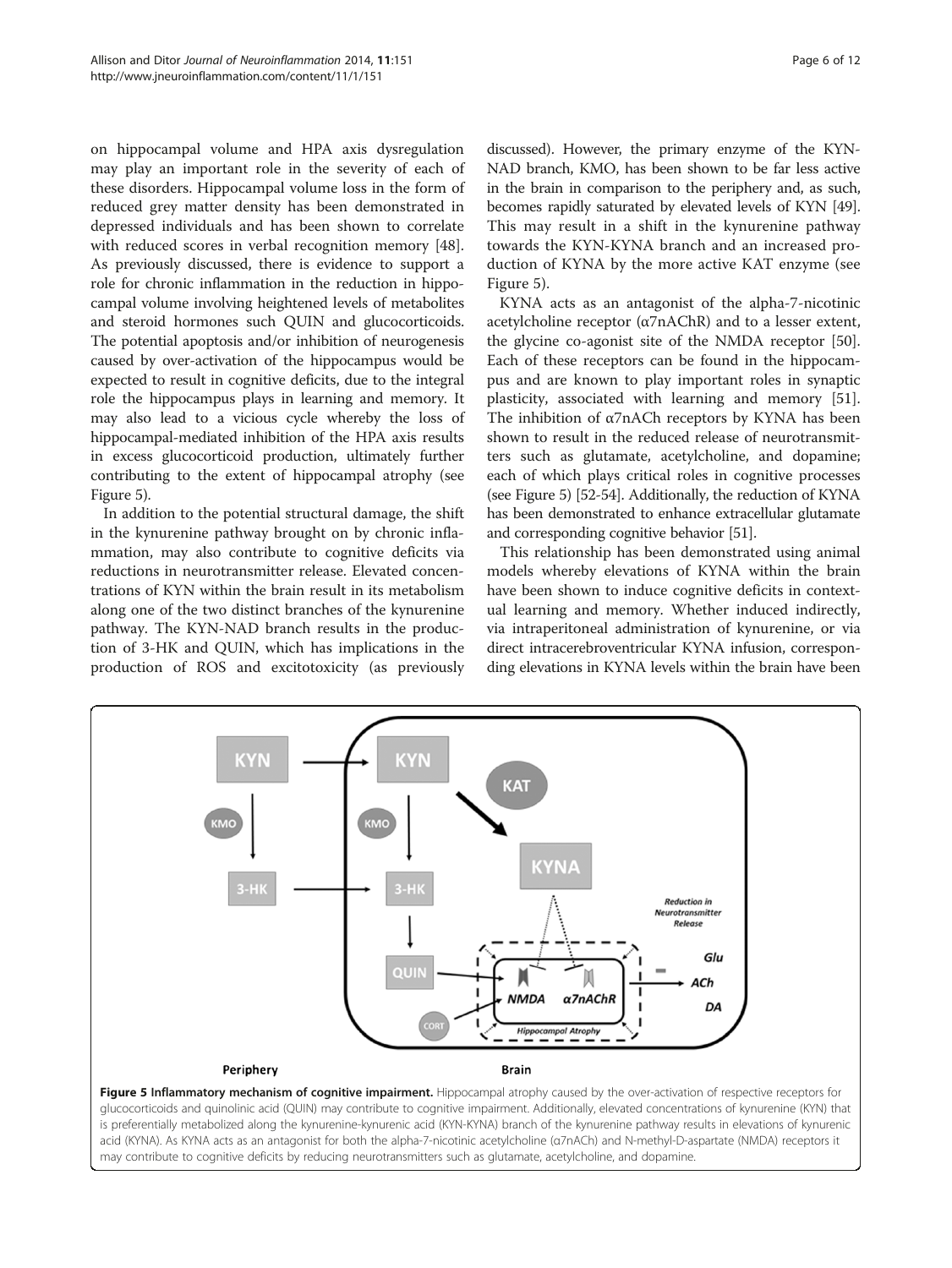shown to induce spatial working memory deficits and reduced orienting behavior in mice [[55,56](#page-10-0)]. Similar results have been demonstrated in healthy humans whereby administration of the non-competitive NMDA glutamate receptor antagonist, ketamine, has been shown to result in reductions in verbal declarative memory [[57\]](#page-10-0). Alternatively, animal models displaying low levels of KYNA have demonstrated superior cognitive performance. This has been shown using kynurenine aminotransferase II (KAT II) knockout mice, which lack the major enzyme for brain KYNA formation. These mice exhibited a 66% reduction in extracellular KYNA accompanied by a significantly increased performance in object exploration and recognition, passive avoidance, and spatial discrimination [\[51\]](#page-10-0).

A shift in the kynurenine pathway, as well as corresponding elevated levels of inflammatory mediators, have also been demonstrated in humans afflicted with conditions associated with severe cognitive deficits. Individuals with Alzheimer's disease have been shown to exhibit reduced peripheral tryptophan concentrations, along with heightened levels of the tryptophan metabolite, QUIN [[58](#page-10-0)]. Additionally, severe elevations, of up to 25-fold, of the proinflammatory cytokine TNF-α have been demonstrated [[59](#page-10-0)]. As TNF- $\alpha$  is a proinflammatory cytokine and potent IDO activator, it may suggest an inflammatory contribution to the molecular imbalances observed in this population. Further to these observations, the administration of the TNF-α antagonist, etanercept, has been shown to result in improved cognitive scores over a six-month administration period as well as acutely following a single dose [[59,60](#page-10-0)]. Such improvements provide further evidence of a role for inflammatory mediators in cognitive processes via alterations in enzyme regulation and corresponding imbalances of critical neuroactive compounds.

# **Treatment**

The majority of current treatment strategies aimed at improving symptoms of depression utilize drug treatments which target downstream enzymes, transporters, or receptors. Of these, selective serotonin reuptake inhibitors (SSRIs) have become the most commonly used due to their ability to induce a relatively strong and immediate alleviation of symptoms. Drug treatments of the SSRI class target serotonin transporters (SERT), and inhibit them from carrying out their role concerning 5-HT reuptake, thereby increasing extracellular levels. Use of SSRIs is however, associated with a number of side-effects and only provides transient relief of symptoms. They have also been shown to be ineffective in approximately 30% of patients [[61](#page-10-0)], in whom a particularly elevated inflammatory state is typically reported [\[62,63](#page-10-0)]. Additionally, of individuals who do respond to treatment, an estimated 20 to 80% will relapse and experience a depressive episode within 1 to 5 years following initial treatment [[64](#page-10-0)]. It may be possible that under extreme or reoccurring inflammatory episodes, the shift in the kynurenine pathway and resulting imbalance in neuroactive kynurenines, hippocampal damage and HPA axis dysfunction, may cause alterations too severe for SSRI treatment to remedy. This could partially explain the ineffectiveness of drug treatments such as SSRIs in individuals with a highly elevated inflammatory state and may suggest a need for the addition of anti-inflammatory interventions in the treatment of depression.

More recent attempts to treat cognitive impairment have focused on counteracting and/or limiting the antagonizing effects of KYNA. Agonists of the α7nACh and NMDA receptors such as galantamine have been utilized in an attempt to counteract the antagonizing role of KYNA. Such attempts have, however, produced inconclusive and only partially positive results [[65-69\]](#page-10-0). It may be possible that elevated concentrations of KYNA lead to receptor saturation, thereby making it difficult to achieve any benefit from such receptor agonists. In an alternative approach, early studies examining the use of selective inhibitors for the primary enzyme involved in KYNA production, KAT II, have shown positive results in animal models. The administration of KAT II inhibitors resulted in reductions in extracellular KYNA along with elevations in glutamate, dopamine, and acetylcholine [[54\]](#page-10-0). Further studies are required to examine the effectiveness of such treatments in humans as well as an appropriate dosage. As α7nACh and NMDA receptor activity has important implications in both depression and cognitive impairment, maintaining the delicate balance between receptor agonists and antagonists is critically important. As such, if either receptor agonists or KAT II inhibitors were to be used in the long-term treatment of cognitive impairment, the dose would need to be strictly controlled in order to avoid NMDA overactivity and the possibility of hippocampal atrophy and HPA axis dysregulation over time. A safer alternative may be to naturally induce molecular alterations over time via anti-inflammatory intervention strategies.

Although the value of current drug treatments should not be discounted, alternative therapies which target the inflammatory basis of such disorders should also be considered. Utilizing intervention strategies which target upstream proinflammatory mediators may help to restore proper enzyme regulation and induce corresponding beneficial alterations in neuroactive compounds, thereby positively influencing a variety of disorders. Simple lifestyle alterations including the adoption of a diet consisting of foods and supplements with proven anti-inflammatory properties and participation in regular exercise may provide a safer, sustainable, and more universally applicable treatment option to that of traditional drug treatments.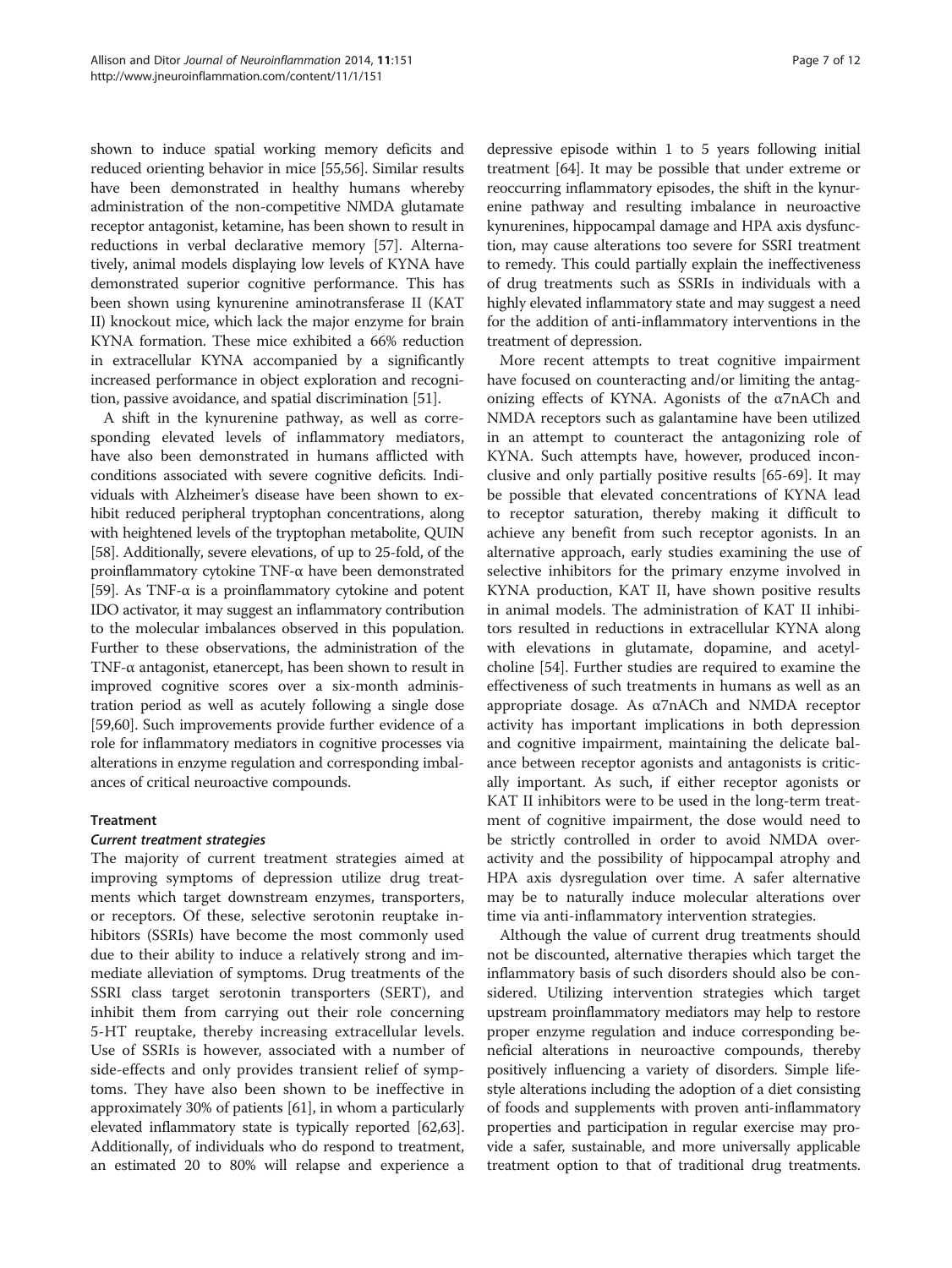Although such intervention strategies do not provide the immediate effects of drug therapies, they may contribute to a more permanent solution while helping to reduce the many side-effects associated with a heavy reliance on drug interventions (Figure 6).

Regular moderate exercise has been consistently shown to reduce chronic low-grade inflammation and protect against a number of associated diseases [\[70,71](#page-10-0)]. Numerous cross-sectional studies have demonstrated reductions in inflammatory mediators within trained versus untrained individuals [\[72-75](#page-10-0)]. Although the anti-inflammatory nature of regular exercise has been well established, the mechanisms by which this is accomplished are not fully understood and are likely the result of numerous exercise-related factors.

One such theory involves a unique exercise-induced inflammatory response which differs from that of the typical response evoked by infection. Whereas infection results in the initial elevation in proinflammatory cytokines, such as TNF- $\alpha$  and IL-1β, it has been suggested that during an exercise-induced inflammatory response, the elevation in proinflammatory cytokines is bypassed. Instead, the initial response is a large elevation in IL-6, a cytokine with both pro and anti-inflammatory properties. This spike in IL-6 is followed by an elevation in antiinflammatory cytokines, such as IL-10 and IL-1 receptor antagonist (IL-1RA) [[70,71](#page-10-0)]. It has been suggested that IL-6 promotes an anti-inflammatory environment during exercise by promoting IL-10 and IL-1RA while inhibiting TNF-α production. This IL-6-induced inhibition of TNFα has been demonstrated in vitro [\[76\]](#page-10-0) as well as in vivo in animal models [[77](#page-10-0)], and in humans [\[78\]](#page-10-0). Exercise may also inhibit proinflammatory mediators through IL-6-independent pathways via exercise-induced elevations in hormones such as epinephrine. This has been suggested due to the demonstration of TNF-α inhibition during exercise in IL-6 knockout mice [[79\]](#page-10-0), as well as the suppression of TNF-α following epinephrine infusion in vivo [\[80](#page-10-0)]. Whether hormonally driven, or due to a unique influence from IL-6, if acute bouts of exercise promote an anti-inflammatory environment, it may explain how exercise, when performed on a regular basis, may act to protect against a chronic low-grade inflammatory state.

Of note, many studies have demonstrated that acute bouts of exercise do in fact result in a proinflammatory response characterized by leukocytosis and elevations in proinflammatory mediators [[81-83\]](#page-10-0). An acutely elevated rate of TRP metabolism and resulting increase in serum kynurenine concentrations have also been demonstrated and have been suggested to relate to a cytokine-induced up-regulation of IDO [\[84,85](#page-10-0)]. Further, exercise is known to result in an acute elevation in glucocorticoids [[86](#page-10-0)] which have been suggested to induce the up-regulation of TDO2, further contributing to the elevated rate of TRP metabolism during exercise [[87](#page-10-0)]. Despite the proposed short-term proinflammatory response, long-term metabolic and cardiovascular training adaptations are associated with a chronic reduction in inflammatory mediators which likely override the acute proinflammatory effects of exercise, resulting in a chronic shift towards an anti-inflammatory state. For example, adipose tissue is known to act as an endocrine organ, responsible for the release of a variety of proinflammatory mediators termed adipokines. As such, a reduction in adipose tissue, as would be expected over the span of a chronic training program, may result in a reduction in such proinflammatory

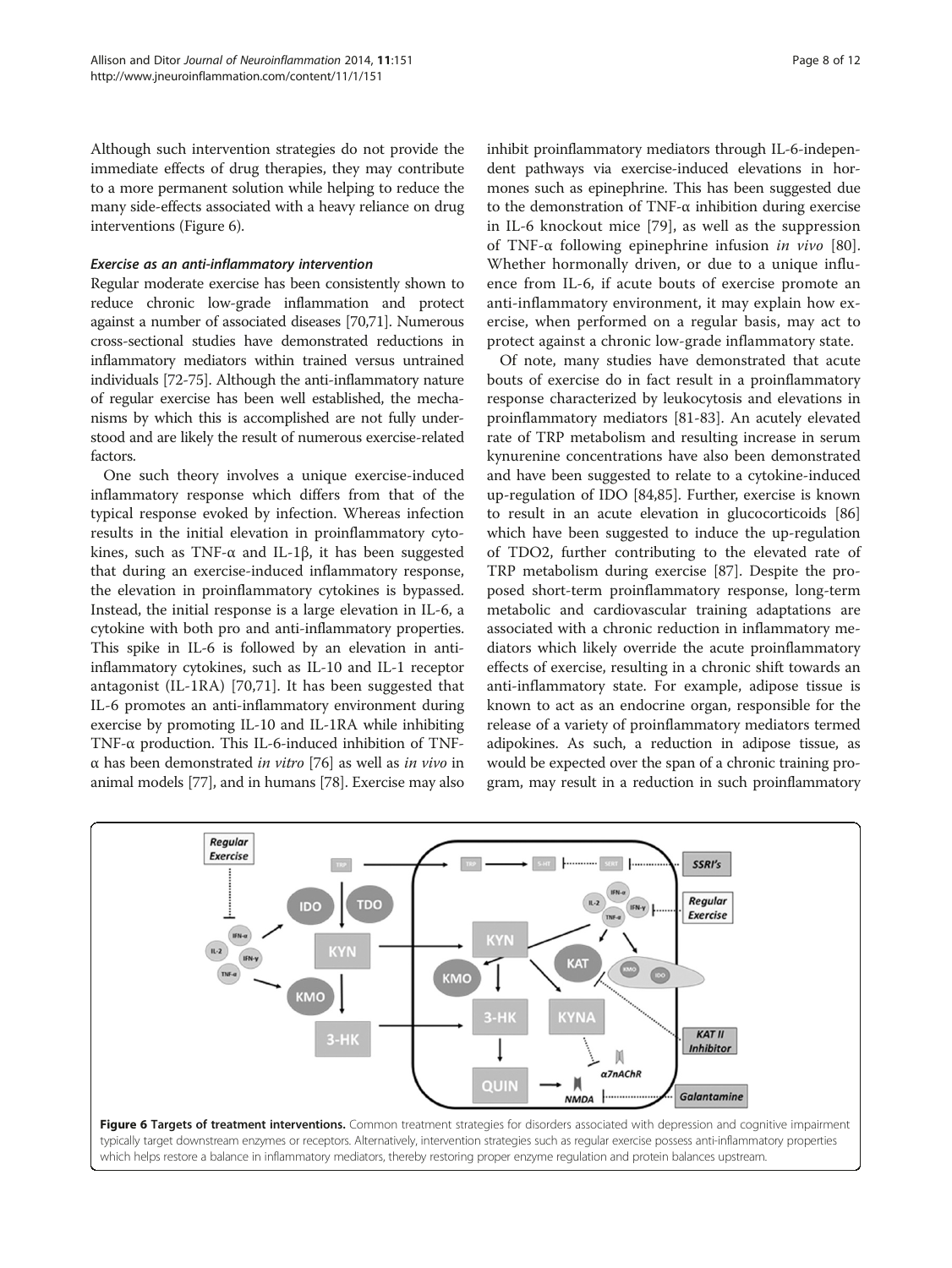mediators [\[88\]](#page-10-0). Corresponding improvements in vascular health may also protect against the plaque formation seen in atherosclerosis leading to reductions in vascular inflammation [[71](#page-10-0)]. In addition, a number of other exerciserelated factors including age, smoking status, hypertension, and cholesterol levels may contribute to exerciserelated inflammatory benefits as each have been shown to be inversely correlated with C-reactive protein (CRP) concentrations [[72\]](#page-10-0).

Inconsistencies in the literature regarding the inflammatory response to an acute bout of exercise may be due to a lack of consistent exercise protocols. Differences in the mode, duration, and intensity of exercise bouts may lead to inconsistent levels of exercise-induced muscle damage, and metabolic demands resulting in variable levels of inflammatory mediators. It will be important to determine the most ideal exercise parameters to achieve the greatest inflammatory benefit if there are hopes of utilizing exercise as an effective treatment for inflammatory-based disorders. This gap in the literature may also help explain inconsistencies regarding the degree to which exercise reduces symptoms of depression and cognitive impairment. Although there is a general consensus that exercise positively impacts mood and cognition, some studies show improvements equivalent to that of traditional medications [[89,](#page-10-0)[90\]](#page-11-0), while others show that exercise is only mildly more effective than control conditions [\[91\]](#page-11-0). Additionally, the mechanisms by which such benefits may be accomplished are widely debated, ranging from increased cerebral blood flow, to changes in neurotransmitter release, to actual structural changes in regions of the central nervous system (CNS), such as the hippocampus [\[92\]](#page-11-0). Interestingly, each of these proposed adaptations can be influenced by the inflammatory response through mechanisms previously discussed. There is a need for more methodologically robust, prospective trials with consistent exercise protocols in order to examine the true potential of exercise as a treatment strategy. Nevertheless, the anti-inflammatory properties of regular exercise have been well established, and in theory, it should help to improve or prevent symptoms related to depression and cognitive impairment by targeting upstream inflammatory processes. As such, despite the insufficient evidence to definitively state the degree to which exercise interventions may impact these disorders, it would seem there is certainly merit to implement them along with traditional drug treatments.

# Conclusion

As an inflammatory basis is becoming evident for a growing number of disorders, therapies which target the immune system and act to restore a balance in inflammatory mediators should be considered as potential methods of treatment and prevention. Although the effectiveness of current drug treatments should not be undervalued, pairing them with intervention strategies that target upstream inflammatory processes may enhance the outcome of drug treatments for disorders impacted by chronic inflammation. It is difficult to make definitive conclusions regarding the degree to which exercise, as an anti-inflammatory strategy, influences conditions such as depression and cognitive impairment, as previous inferences are largely based on observational studies with highly variable protocols. However, the inflammatory etiology behind such disorders and the anti-inflammatory mechanisms of exercise have been well established and, therefore, should in theory provide some benefit. Additionally, given the minimal side-effects associated with such lifestyle alterations, as well as the potential for a variety of other health benefits, there is seemingly little reason not to promote exercise as a treatment option. Whether exercise has the potential to be effective as a stand-alone treatment, or would need to be utilized in conjunction with common drug treatments, is currently unclear and will likely vary between patients depending upon a number of factors. Further research will also be needed to determine the most appropriate exercise parameters in order to achieve the greatest anti-inflammatory benefit. A greater emphasis on intervention strategies which target inflammation may provide stronger and more sustainable improvements by targeting the inflammatory mediators initially responsible for the alterations in enzyme regulation which ultimately contribute to a number of disorders. Such strategies may help to reduce symptoms of disorders such as depression and cognitive impairment while avoiding the many side-effects associated with a heavy reliance on current drug treatments.

### Abbreviations

3-HK: 3-hydroxykynurenine; 5-HT: serotonin; α7nAChR: alpha-7-nicotinic acetylcholine receptor; ACh: acetylcholine; ACTH: adrenocorticotropic hormone; BBB: blood brain barrier; CORT: cortisol; CRH: corticotropin releasing hormone; CRP: C reactive protein; DA: dopamine; Glu: glutamate; HPA axis: hypothalamic-pituitary-adrenal axis; IDO: indoleamine 2,3 dioxygenase; IFN: interferon; IL: interleukin; IL-1RA: interleukin-1 receptor antagonist; KAT: kynurenine aminotransferase; KAT II: kynurenine aminotransferase II; KMO: kynurenine 3-monooxygenase; KYN: kynurenine; KYNA: kynurenic acid; KYN-KYNA: kynurenine-kynurenic acid; KYN-NAD: kynurenine-nicotinamide adenine dinucleotide; LNAA: large neutral amino acid; NMDA: N-methyl-D-aspartate; QUIN: quinolinic acid; ROS: reactive oxygen species; SERT: serotonin transporter; SSRIs: selective serotonin reuptake inhibitors; TDO: tryptophan 2,3-dioxygenase; TNF: tumor necrosis factor; TRP: tryptophan.

### Competing interests

The authors declare that they have no competing interests.

### Authors' contributions

DJA researched the literature and drafted the manuscript. DSD critically reviewed and edited the work. Both authors read and approved the final manuscript.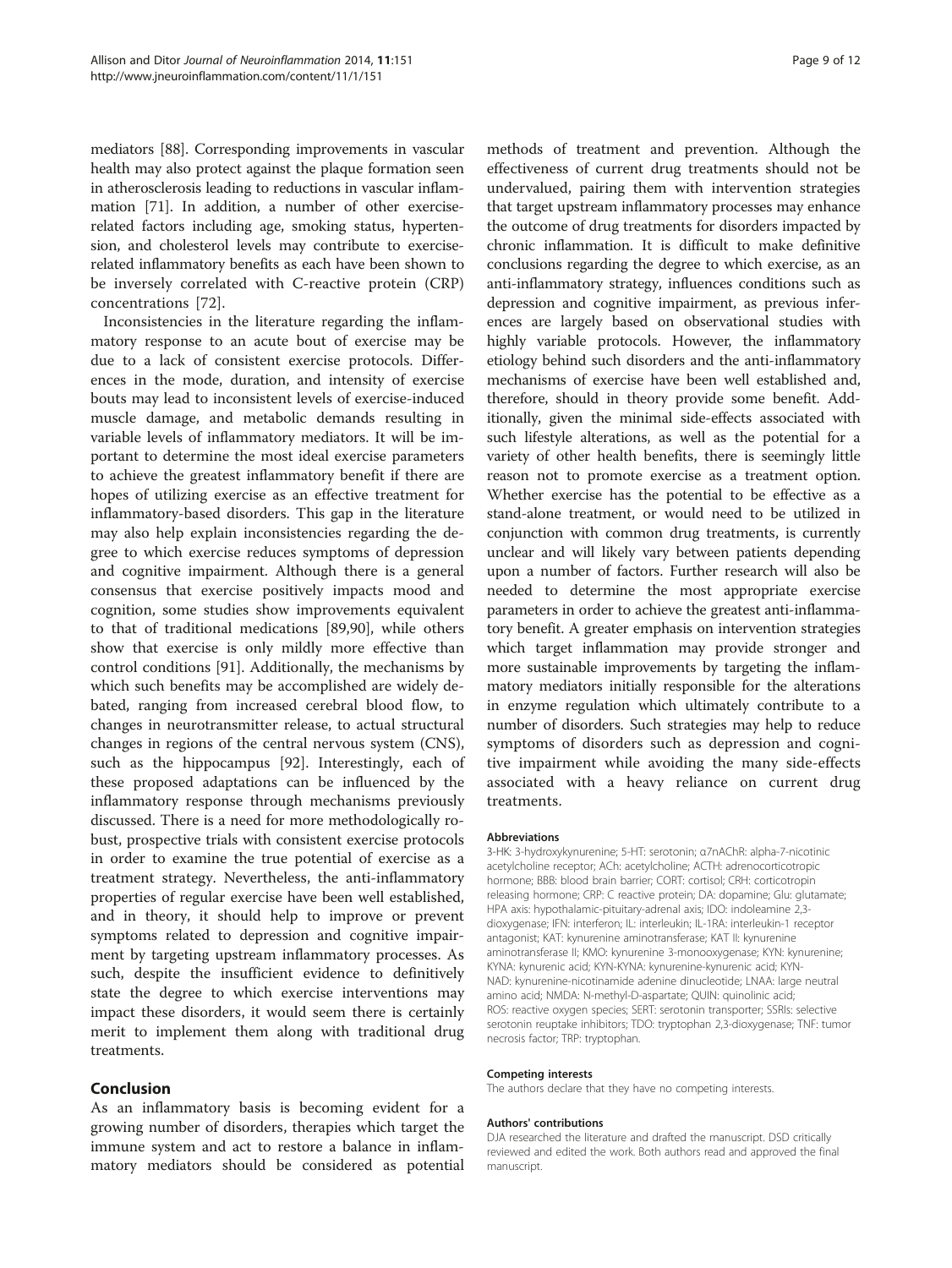### <span id="page-9-0"></span>Acknowledgements

The authors of this review are supported by the Ontario Neurotrauma Foundation.

Received: 2 July 2014 Accepted: 13 August 2014 Published: 2 September 2014

### References

- 1. Felger JC, Lotrich FE: Inflammatory cytokines in depression: neurobiological mechanisms and therapeutic implications. Neuroscience 2013, 246:199–229.
- 2. Schiepers OJG, Wichers MC, Maes M: Cytokines and major depression. Prog Neuropsychopharmacol Biol Psychiatry 2005, 29:201–217.
- 3. McAfoose J, Baune BT: Evidence for a cytokine model of cognitive function. Neurosci Biobehav Rev 2009, 33:355-366.
- 4. Gregor MF, Hotamisligil GS: Inflammatory mechanisms in obesity. Annu Rev Immunol 2011, 29:415–445.
- Van Gaal LF, Mertens IL, De Block CE: Mechanisms linking obesity with cardiovascular disease. Nature 2006, 444:875–880.
- 6. Festa A, D'Agostino R, Howard G, Mykkänen L, Tracy RP, Haffner SM: Chronic subclinical inflammation as part of the insulin resistance syndrome: the Insulin Resistance Atherosclerosis Study (IRAS). Circulation 2000, 102:42–47.
- 7. Temelkova-Kurktschiev T, Henkel E, Koehler C, Karrei K, Hanefeld M: Subclinical inflammation in newly detected type II diabetes and impaired glucose tolerance. Diabetologia 2002, 45:151.
- 8. Hansson GK: Immune mechanisms in atherosclerosis. Arterioscler Thromb Vasc Biol 2001, 21:1876–1890.
- 9. Maier SF, Goeler LE, Fleshner M, Watkins LR: The role of the vagus nerve in cytokine-to-brain communication. Ann N Y Acad Sci 1998, 840:289–300.
- 10. Watkins LR, Maier SF, Goehler LE: Cytokine-to-brain communication: a review & analysis of alternative mechanisms. Life Sci 1995, 57:1011–1026.
- 11. Banks WA, Ortiz L, Plotkin SR, Kastin AJ: Human interleukin (IL) 1 alpha, murine IL-1 alpha and murine IL-1 beta are transported from blood to brain in the mouse by a shared saturable mechanism. J Pharmacol Exp Ther 1991, 259:988-996.
- 12. Chesnokova V, Melmed S, Angeles CL, Angeles L: Minireview: neuro-immunoendocrine modulation of the hypothalamic-pituitary-adrenal (HPA) axis by gp130 signaling. Molecules 2014, 143:1571–1574.
- 13. Maes M, Lambrechts J, Bosmans E, Jacobs J, Suy E, Vandervorst C, de Jonckheere C, Minner B, Raus J: Evidence for a systemic immune activation during depression: results of leukocyte enumeration by flow cytometry in conjunction with monoclonal antibody staining. Psychol Med 1992, 22:45–53.
- 14. Maes M: Major depression and activation of the inflammatory response system. Adv Exp Med Biol 1999, 461:25–46.
- 15. Sluzewska A: Indicators of immune activation in depressed patients. Adv Exp Med Biol 1999, 461:59–73.
- 16. Tobinick E: Tumour necrosis factor modulation for treatment of Alzheimer's disease rationale and current evidence. CNS Drugs 2009, 23:713–725.
- 17. Oxenkrug GF: Genetic and hormonal regulation of tryptophan kynurenine metabolism: implications for vascular cognitive impairment, major depressive disorder, and aging. Ann N Y Acad Sci 2007, 1122:35–49.
- 18. Gál EM, Sherman AD: L-kynurenine: its synthesis and possible regulatory function in brain. Neurochem Res 1980, 5:223–239.
- 19. Oxenkrug GF: Tryptophan kynurenine metabolism as a common mediator of genetic and environmental impacts in major depressive disorder: the serotonin hypothesis revisited 40 years later. Isr J Psychiatry Relat Sci 2010, 47:56–63.
- 20. Kanai M, Nakamura T, Funakoshi H: Identification and characterization of novel variants of the tryptophan 2,3-dioxygenase gene: differential regulation in the mouse nervous system during development. Neurosci Res 2009, 64:111–117.
- 21. Dang Y, Dale WE, Brown OR: Comparative effects of oxygen on indoleamine 2,3-dioxygenase and tryptophan 2,3-dioxygenase of the kynurenine pathway. Free Radic Biol Med 2000, 28:615–624.
- 22. Fukui S, Schwarcz R, Rapoport SI, Takada Y, Smith QR: Blood-brain barrier transport of kynurenines: implications for brain synthesis and metabolism. J Neurochem 1991, 56:2007–2017.
- 23. Guillemin GJ, Kerr SJ, Smythe GA, Smith DG, Kapoor V, Armati PJ, Croitoru J, Brew BJ: Kynurenine pathway metabolism in human astrocytes: a paradox for neuronal protection. J Neurochem 2001, 78:842-853.
- 24. Hwu P, Du MX, Lapointe R, Do M, Taylor MW, Young HA: Indoleamine 2, 3-dioxygenase production by human dendritic cells results in the inhibition of T cell proliferation. J Immunol 2000, 164:3596-3599.
- 25. Shirey KA, Jung J-Y, Maeder GS, Carlin DJM: Upregulation of IFN-γ receptor expression by proinflammatory cytokines influences IDO activation in epithelial cells. J Interf Cytokine Res 2006, 26:53–62.
- 26. Platten M, Ho PP, Youssef S, Fontoura P, Garren H, Hur EM, Gupta R, Lee LY, Kidd BA, Robinson WH, Sobel RA, Selley ML, Steinman L: Treatment of autoimmune neuroinflammation with a synthetic tryptophan metabolite. Science 2005, 310:850–855.
- 27. Fallarino F, Grohmann U, Vacca C, Bianchi R: T cell apoptosis by tryptophan catabolism. Cell Death Differ 2002, 9:1069–1077.
- 28. Owe-Young R, Webster NL, Mukhtar M, Pomerantz RJ, Smythe G, Walker D, Armati PJ, Crowe SM, Brew BJ: Kynurenine pathway metabolism in human blood-brain-barrier cells: implications for immune tolerance and neurotoxicity. J Neurochem 2008, 105:1346–1357.
- 29. Zhu C-B, Blakely RD, Hewlett WA: The proinflammatory cytokines interleukin-1beta and tumor necrosis factor-alpha activate serotonin transporters. Neuropsychopharmacology 2006, 31:2121–2131.
- 30. Morikawa O, Sakai N, Obara H, Saito N: Effects of interferon-alpha, interferon-gamma and cAMP on the transcriptional regulation of the serotonin transporter. Eur J Pharmacol 1998, 349:317-324.
- 31. Delgado P: Serotonin function and the mechanism of antidepressant action by. Arch Gen Psychiatry 1990, 47:411–418.
- 32. Culley WJ, Saunders RN, Mertz ET, Jolly DH: Effect of a tryptophan deficient diet on brain serotonin and plasma tryptophan level. Proc Soc Exp Biol Med 1963, 113:645–648.
- 33. Gal EM, Drewes PA: Studies on the metabolism of 5-hydroxytryptamine (serotonin). II. Effect of tryptophan deficiency in rats. Proc Soc Exp Biol Med 1962, 110:368–371.
- 34. Carpenter LL, Anderson GM, Pelton GH, Gudin JA, Kirwin PD, Price LH, Heninger GR, McDougle CJ: Tryptophan depletion during continuous CSF sampling in healthy human subjects. Neuropsychopharmacology 1998, 19:26–35.
- 35. Nishizawa S, Benkelfat C, Young SN, Leyton M, Mzengeza S, de Montigny C, Blier P, Diksic M: Differences between males and females in rates of serotonin synthesis in human brain. Proc Natl Acad Sci 1997, 94:5308–5313.
- 36. Okuda S, Nishiyama N, Saito H, Katsuki H: 3-hydroxykynurenine, an endogenous oxidative stress generator, causes neuronal cell death with apoptotic features and region selectivity. J Neurochem 2002, 70:299–307.
- 37. Braidy N, Grant R, Adams S, Guillemin GJ: Neuroprotective effects of naturally occurring polyphenols on quinolinic acid-induced excitotoxicity in human neurons. FEBS J 2010, 277:368–382.
- 38. Stokes PE: The potential role of excessive cortisol induced by HPA hyperfunction in the pathogenesis of depression. Eur Neuropsychopharmacol 1995, 5:77-82.
- 39. Pariante CM: Depression, stress and the adrenal axis. J Neuroendocrinol 2003, 15:811–812.
- 40. Bremner JD, Narayan M, Anderson ER, Staib LH, Miller HL, Charney DS: Hippocampal volume reduction in major depression. Am J Psychiatry 2000, 157:115–118.
- 41. Videbech P, Ravnkilde B: Hippocampal volume and depression: a meta-analysis of MRI studies. Am J Psychiatry 2004, 161:1957-1966
- 42. Sheline YI: Untreated depression and Hippocampal volume loss. Am J Psychiatry 2003, 160:1516–1518.
- 43. Steiner J, Walter M, Gos T, Guillemin GJ, Bernstein H-G, Sarnyai Z, Mawrin C, Brisch R, Bielau H, Meyer zu Schwabedissen L, Bogerts B, Myint AM: Severe depression is associated with increased microglial quinolinic acid in subregions of the anterior cingulate gyrus: evidence for an immune-modulated glutamatergic neurotransmission? J Neuroinflammation 2011, 8:94.
- 44. Carroll BJ, Curtis GC, Davies BM, Mendels J, Sugerman AA: Urinary free cortisol excretion in depression. Psychol Med 1976, 6:43–50.
- 45. Capuron L, Ravaud A, Neveu PJ, Miller AH, Maes M, Dantzer R: Association between decreased serum tryptophan concentrations and depressive symptoms in cancer patients undergoing cytokine therapy. Mol Psychiatry 2002, 7:468–473.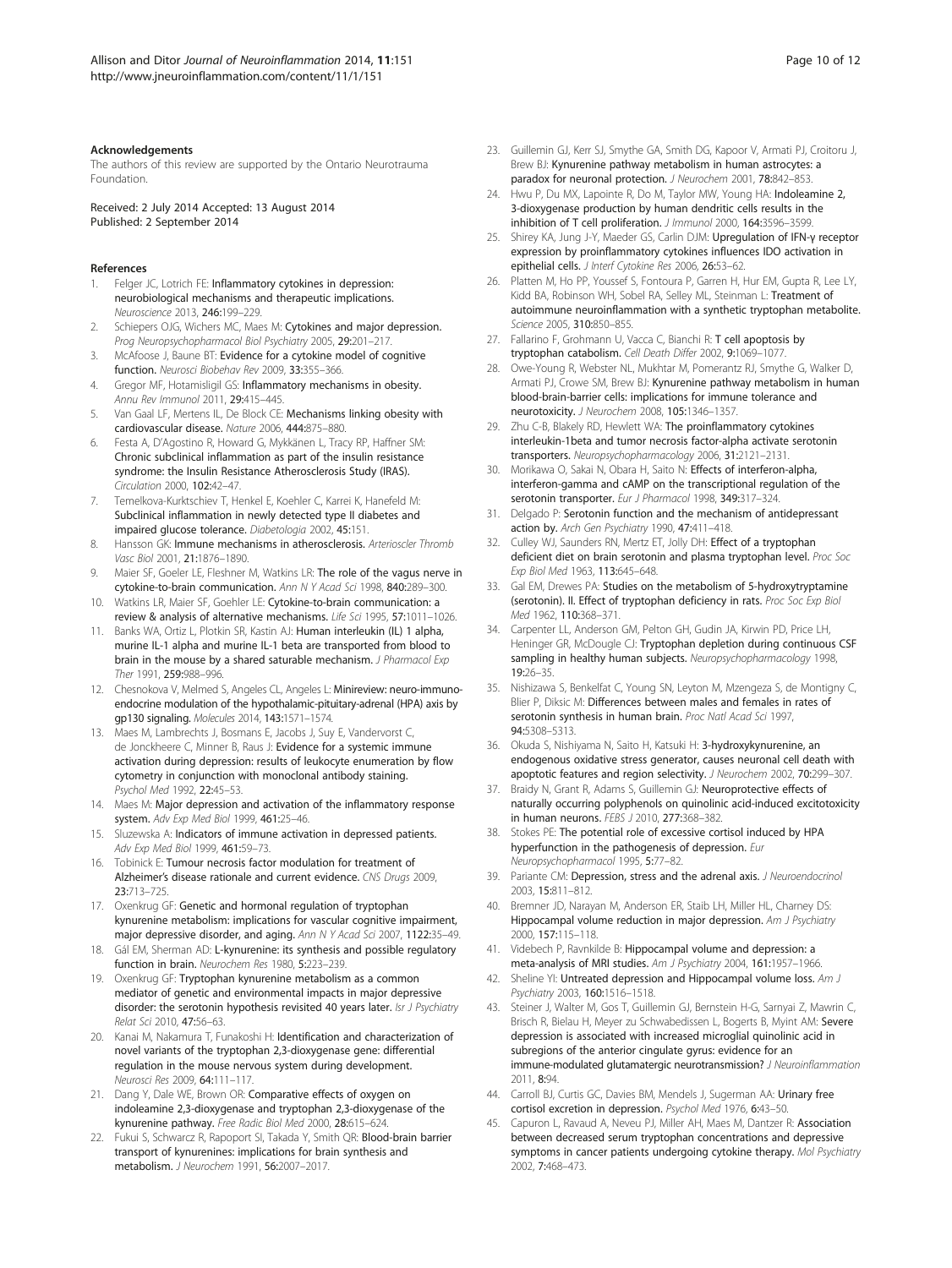- <span id="page-10-0"></span>46. Lotrich FE: Major depression during interferon-alpha treatment: vulnerability and prevention. Dialogues Clin Neurosci 2009, 11:417–425.
- 47. Kessing LV: Cognitive impairment in the euthymic phase of affective disorder. Psychol Med 1998, 28:1027–1038.
- 48. Shah PJ, Ebmeier KP, Glabus MF, Goodwin GM: Cortical grey matter reductions associated with treatment-resistant chronic unipolar depression. Controlled magnetic resonance imaging study. Br J Psychiatry 1998, 172:527–532.
- 49. Bender DA, McCreanor GM: Kynurenine hydroxylase: a potential rate-limiting enzyme in tryptophan metabolism. Biochem Soc Trans 1985, 13:441–443.
- 50. Alkondon M, Pereira EFR, Yu P, Arruda EZ, Almeida LEF, Guidetti P, Fawcett WP, Sapko MT, Randall WR, Schwarcz R, Tagle DA, Albuquerque EX: Targeted deletion of the kynurenine aminotransferase ii gene reveals a critical role of endogenous kynurenic acid in the regulation of synaptic transmission via alpha7 nicotinic receptors in the hippocampus. J Neurosci 2004, 24:4635–4648.
- 51. Potter MC, Elmer GI, Bergeron R, Albuquerque EX, Guidetti P, Wu H-Q, Schwarcz R: Reduction of endogenous kynurenic acid formation enhances extracellular glutamate, hippocampal plasticity, and cognitive behavior. Neuropsychopharmacology 2010, 35:1734–1742.
- 52. Rassoulpour A, Wu H-Q, Ferre S, Schwarcz R: Nanomolar concentrations of kynurenic acid reduce extracellular dopamine levels in the striatum. J Neurochem 2005, 93:762–765.
- 53. Zmarowski A, Wu H-Q, Brooks JM, Potter MC, Pellicciari R, Schwarcz R, Bruno JP: Astrocyte-derived kynurenic acid modulates basal and evoked cortical acetylcholine release. Eur J Neurosci 2009, 29:529–538.
- 54. Wu H-Q, Pereira EFR, Bruno JP, Pellicciari R, Albuquerque EX, Schwarcz R: The astrocyte-derived alpha7 nicotinic receptor antagonist kynurenic acid controls extracellular glutamate levels in the prefrontal cortex. J Mol Neurosci 2010, 40:204–210.
- 55. Chess AC, Simoni MK, Alling TE, Bucci DJ: Elevations of endogenous kynurenic acid produce spatial working memory deficits. Schizophr Bull 2007, 33:797–804.
- 56. Chess AC, Bucci DJ: Increased concentration of cerebral kynurenic acid alters stimulus processing and conditioned responding. Behav Brain Res 2006, 170:326–332.
- 57. Newcomer JW, Farber NB, Jevtovic-Todorovic V, Selke G, Melson AK, Hershey T, Craft S, Olney JW: Ketamine-induced NMDA receptor hypofunction as a model of memory impairment and psychosis. Neuropsychopharmacology 1999, 20:106–118.
- 58. Gulaj E, Pawlak K, Bien B, Pawlak D: Kynurenine and its metabolites in Alzheimer's disease patients. Adv Med Sci 2010, 55:204–211.
- 59. Tobinick E, Gross H, Weinberger A, Cohen H: TNF-alpha modulation for treatment of Alzheimer's disease: a 6-month pilot study. MedGenMed 2006, 8:25.
- 60. Tobinick EL, Gross H: Rapid cognitive improvement in Alzheimer's disease following perispinal etanercept administration. J Neuroinflammation 2008,  $5.2$
- 61. Rush AJ, Trivedi MH, Wisniewski SR, Nierenberg AA, Stewart JW, Warden D, Niederehe G, Thase ME, Lavori PW, Lebowitz BD, McGrath PJ, Rosenbaum JF, Sackeim HA, Kupfer DJ, Luther J, Fava M: Acute and longer-term outcomes in depressed outpatients requiring one or several treatment steps: a STAR\*D report. Am J Psychiatry 2006, 163:1905-1917.
- 62. Lanquillon S, Krieg JC, Bening-Abu-Shach U, Vedder H: Cytokine production and treatment response in major depressive disorder. Neuropsychopharmacology 2000, 22:370–379.
- 63. Fitzgerald P, O'Brien SM, Scully P, Rijkers K, Scott LV, Dinan TG: Cutaneous glucocorticoid receptor sensitivity and pro-inflammatory cytokine levels in antidepressant-resistant depression. Psychol Med 2006, 36:37–43.
- 64. Nierenberg AA, Alpert JE: Depressive breakthrough. Psychiatr Clin North Am 2000, 23:731–742.
- 65. Coyle JT, Tsai G: The NMDA receptor glycine modulatory site: a therapeutic target for improving cognition and reducing negative symptoms in schizophrenia. Psychopharmacology (Berl) 2004, 174:32–38.
- 66. Freedman R, Olincy A, Buchanan RW, Harris JG, Gold JM, Johnson L, Allensworth D, Guzman-Bonilla A, Clement B, Ball MP, Kutnick J, Pender V, Martin LF, Stevens KE, Wagner BD, Zerbe GO, Soti F, Kem WR: Initial phase 2 trial of a nicotinic agonist in schizophrenia. Am J Psychiatry 2008, 165:1040–1047.
- 67. Buchanan RW, Conley RR, Dickinson D, Ball MP, Feldman S, Gold JM, McMahon RP: Galantamine for the treatment of cognitive impairments in people with schizophrenia. Am J Psychiatry 2008, 165:82-89.
- 68. Buchanan RW, Javitt DC, Marder SR, Schooler NR, Gold JM, McMahon RP, Heresco-Levy U, Carpenter WT: The Cognitive and Negative Symptoms in Schizophrenia Trial (CONSIST): the efficacy of glutamatergic agents for negative symptoms and cognitive impairments. Am J Psychiatry 2007, 164:1593–1602.
- 69. Moriguchi S, Marszalec W, Zhao X, Yeh JZ, Narahashi T: Mechanism of action of galantamine on N-methyl-D-aspartate receptors in rat cortical neurons. J Pharmacol Exp Ther 2004, 310:933–942.
- 70. Mathur N, Pedersen BK: Exercise as a Mean to Control Low-Grade Systemic Inflammation. 2008. 2008.
- 71. Petersen AMW, Pedersen BK: The anti-inflammatory effect of exercise. J Appl Physiol 2005, 98:1154-1162.
- 72. Ford ES: Does exercise reduce inflammation? Physical activity and C-reactive protein among U.S. adults. Epidemiology 2002, 13:561–568.
- 73. Albert MA, Glynn RJ, Ridker PM: Effect of physical activity on serum C-reactive protein. Am J Cardiol 2004, 93:221–225.
- 74. Abramson JL, Vaccarino V: Relationship between physical activity and inflammation among apparently healthy middle-aged and older US adults. Arch Intern Med 2002, 162:1286–1292.
- 75. Tomaszewski M, Charchar FJ, Przybycin M, Crawford L, Wallace AM, Gosek K, Lowe GD, Zukowska-Szczechowska E, Grzeszczak W, Sattar N, Dominiczak AF: Strikingly low circulating CRP concentrations in ultramarathon runners independent of markers of adiposity: how low can you go? Arterioscler Thromb Vasc Biol 2003, 23:1640–1644.
- 76. Fiers W: Tumor necrosis factor. Characterization at the molecular, cellular and in vivo level. FEBS Lett 1991, 285:199–212.
- 77. Mizuhara H, O'Neill E, Seki N, Ogawa T, Kusunoki C, Otsuka K, Satoh S, Niwa M, Senoh H, Fujiwara H: T cell activation-associated hepatic injury: mediation by tumor necrosis factors and protection by interleukin 6. J Exp Med 1994, 179:1529–1537.
- 78. Starkie R, Ostrowski SR, Jauffred S, Febbraio M, Pedersen BK: Exercise and IL-6 infusion inhibit endotoxin-induced TNF-alpha production in humans. FASEB J 2003, 17:884–886.
- 79. Keller C, Keller P, Giralt M, Hidalgo J, Pedersen BK: Exercise normalises overexpression of TNF-alpha in knockout mice. Biochem Biophys Res Commun 2004, 321:179–182.
- 80. Van der Poll T, Coyle SM, Barbosa K, Braxton CC, Lowry SF: Epinephrine inhibits tumor necrosis factor-alpha and potentiates interleukin 10 production during human endotoxemia. J Clin Invest 1996, 97:713-719.
- 81. Kasapis C, Thompson PD: The effects of physical activity on serum C-reactive protein and inflammatory markers: a systematic review. J Am Coll Cardiol 2005, 45:1563–1569.
- 82. Weight LM, Alexander D, Jacobs P: Strenuous exercise: analogous to the acute-phase response? Clin Sci (Lond) 1991, 81:677–683.
- 83. Fallon KE: The acute phase response and exercise: the ultramarathon as prototype exercise. Clin J Sport Med 2001, 11:38-43.
- 84. Morimoto Y, Zhang Q, Adachi K: Increased blood quinolinic acid after exercise in mice: implications for sensation of fatigue after exercise. J Heal Sci 2011, 57:367–371.
- 85. Ito Y, Saito K, Maruta K, Nakagami Y, Koike T, Oguri Y, Nagamura Y: Kynurenine concentration of serum was increased by exercise. Adv Exp Med Biol 1999, 467:717–722.
- 86. Di Luigi L, Botrè F, Sabatini S, Sansone M, Mazzarino M, Guidetti L, Baldari C, Lenzi A, Caporossi D, Romanelli F, Sgrò P: Acute effects of physical exercise and phosphodiesterase's type 5 inhibition on serum 11 β-hydroxysteroid dehydrogenases related glucocorticoids metabolites: a pilot study. Endocrine 2014. in press.
- Salter M, Pogson CI: The role of tryptophan 2,3-dioxygenase in the hormonal control of tryptophan metabolism in isolated rat liver cells. Effects of glucocorticoids and experimental diabetes. Biochem J 1985, 229:499–504.
- 88. Da Silva AE, de Aquino LV, Ruiz da Silva F, Lira FS, dos Santos RVT, Rosa JPP, Caperuto E, Tufik S, de Mello MT: Low-grade inflammation and spinal cord injury: exercise as therapy? Mediators Inflamm 2013, 2013:971841.
- 89. Dunn AL, Trivedi MH, Kampert JB, Clark CG, Chambliss HO: Exercise treatment for depression: efficacy and dose response. Am J Prev Med 2005, 28:1–8.